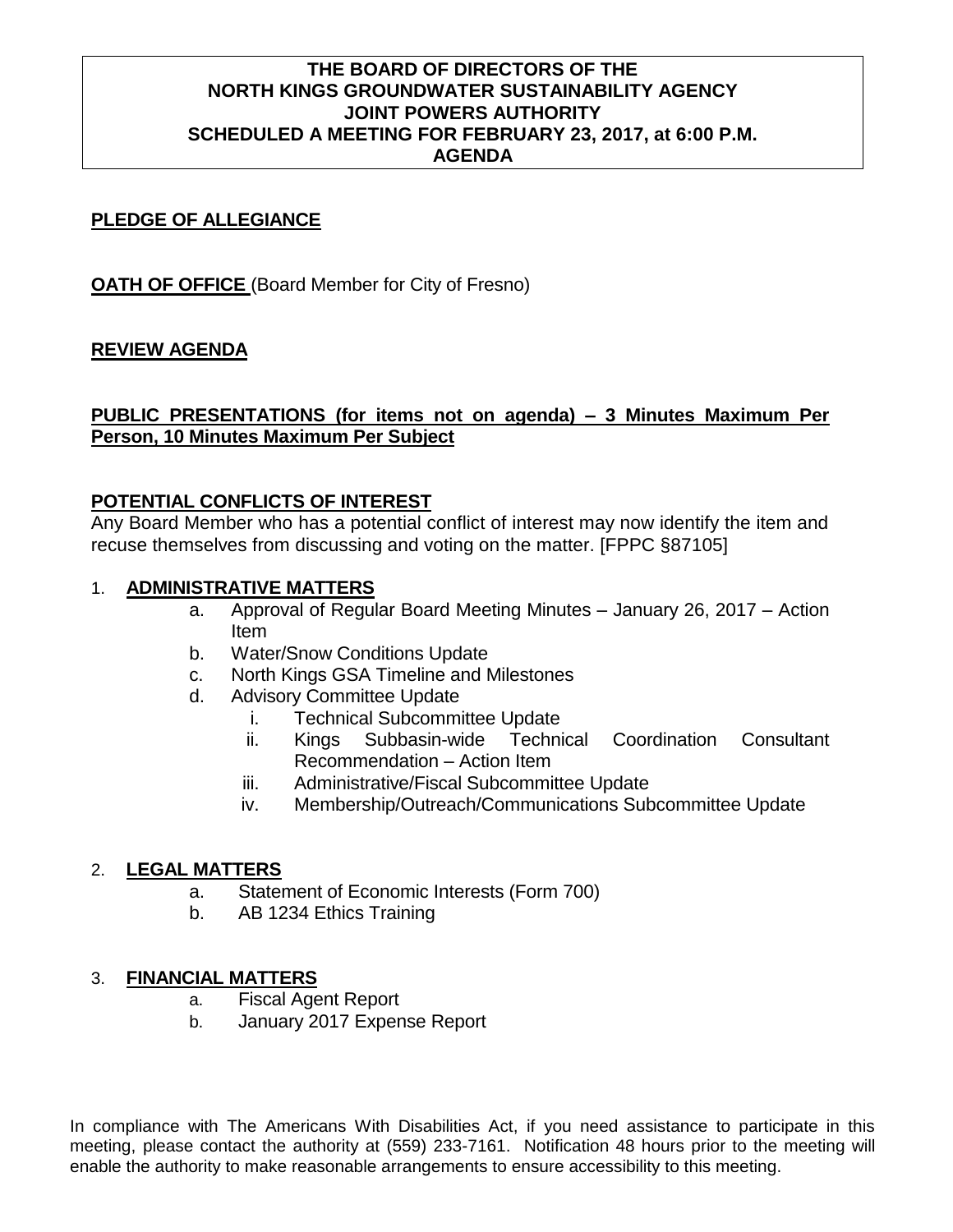# **THE BOARD OF DIRECTORS OF THE NORTH KINGS GROUNDWATER SUSTAINABILITY AGENCY JOINT POWERS AUTHORITY SCHEDULED A MEETING FOR FEBRUARY 23, 2017, at 6:00 P.M. AGENDA**

#### 4. **EXECUTIVE OFFICER REPORT**

- a. Insurance Update
- b. Future Meeting Schedule
- 5. **DIRECTORS REPORT**
- 6. **ADJOURNMENT**

Note: This agenda is posted pursuant to the provisions of the Government Code commencing at Section 54950. The date of this posting is February 17, 2017. Posting locations are: 1) Fresno Irrigation District Office; 2) FID Website; and 3) Mailbox located in front of 2907 S Maple Avenue – Fresno, CA (24 hour access available on District website and in the mailbox in front of building).

"In accordance with California Government Code Section 54957.5, any writing or document that is a public record, relates to an open session agenda item and is distributed less than 72 hours prior to a regular meeting, will be made available for public inspection in the District offices during normal business hours. If, however, the document is not distributed until the regular meeting to which it relates, then the document or writing will be made available to the public at the location of the meeting."

In compliance with The Americans With Disabilities Act, if you need assistance to participate in this meeting, please contact the authority at (559) 233-7161. Notification 48 hours prior to the meeting will enable the authority to make reasonable arrangements to ensure accessibility to this meeting.